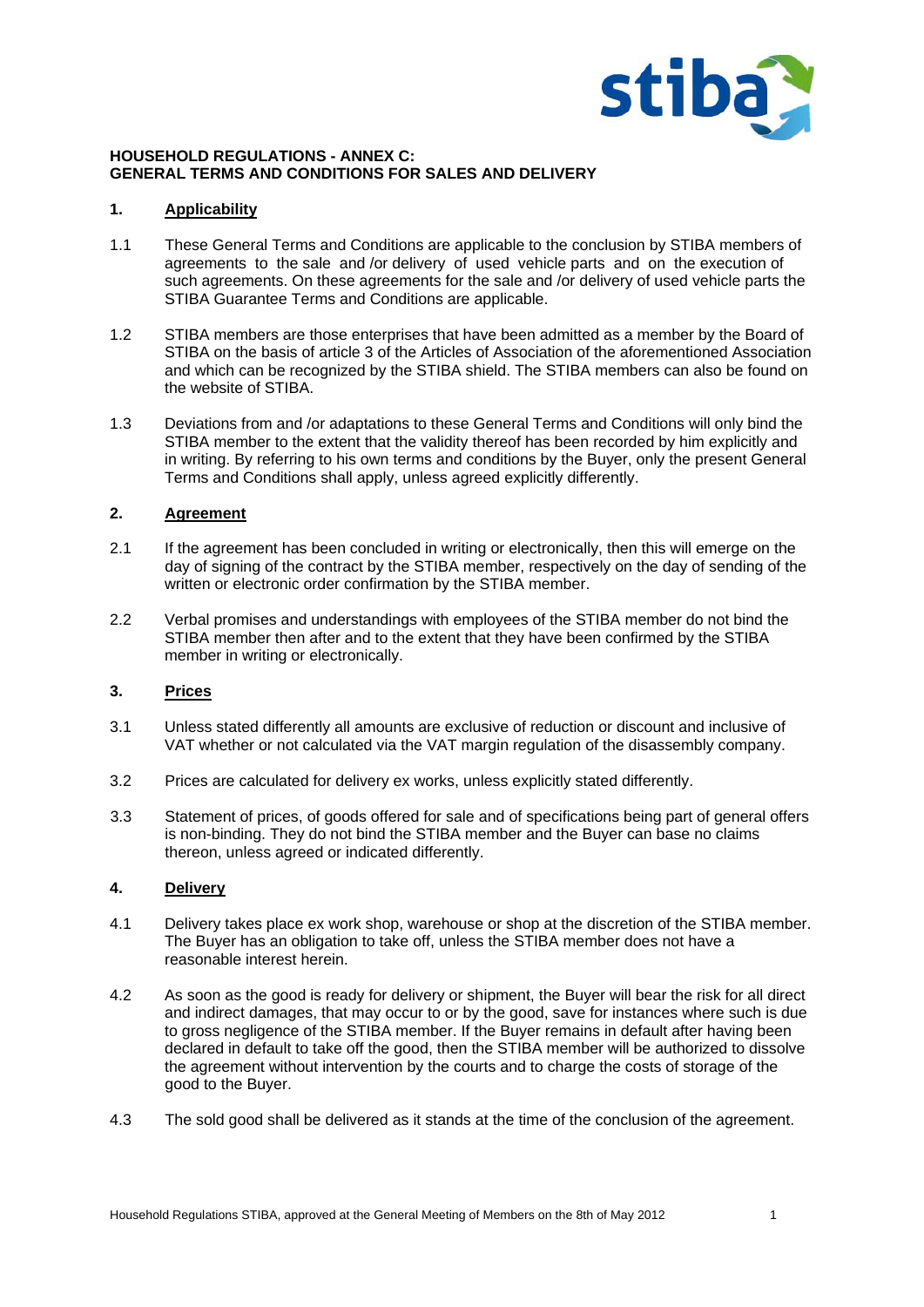

4.4 Transport and shipment of sold goods by the STIBA member takes place entirely for the account and the risk of the Buyer.

## **5. Terms for delivery**

- 5.1 Terms for delivery are determined in consultation and by estimate by the STIBA member. Terms for delivery are never to be regarded as a fatal term. The delivery term commences upon oral and written order confirmation.
- 5.2 In case of non timely delivery the STIBA member is not liable for damage suffered by the Buyer because of non timely delivery, unless the Buyer has declared the STIBA member to be in default in writing, whereby the Buyer should grant the STIBA member a term of at least half of the originally agreed delivery term to comply with his obligations after all.
- 5.3 To the extent that the law permits so, an agreement cannot be dissolved by the Buyer because of an exceeding of a term referred to in the end of section 2 of this article has expired and maintaining the agreement cannot be required from the Buyer.

### **6. Payment**

- 6.1 Unless differently agreed payment takes place in cash. In case of sale on a distance, the STIBA member may offer the Buyer various payment options, including iDeal, PayPal and credit cards in a secure environment and the option of a single proxy for direct debit. Bank data of the Buyer shall not be stored by the STIBA member. The Buyer is aware that payment via the internet may create risks. Payments via internet are for the own risk of the Buyer. The STIBA member is not liable for the way in which the Buyer executes payments.
- 6.2 If a purchase takes place on an invoice, the payment needs to be received within fourteen days after the date of the invoice.
- 6.3 If on the due date no timely or no complete payment has taken place, the Buyer shall be in default, without a notification of default of summation being required and he will be liable to pay immediately on demand over the due amount the interest set forth in the law per month or per part thereof, to be calculated from the due date.
- 6.4 In case of (the situation set forth in) section 3 of this article the STIBA member has the right within the term of article 7:44 of the Dutch CIVIL CODE to demand back the purchased good by means of an out-of-court declaration. Upon that declaration the sale is dissolved.
- 6.5 All costs, both within as outside of the courts, those of collection agencies, bailiffs, lawyers included, that are connected for the STIBA member to the enforcement of his rights towards the Buyer, are for the account of the Buyer. The out-of-court collection costs shall be calculated in accordance with the collection rates of the Nederlandse Orde van Advocaten regarding collections with a minimum of  $\epsilon$  50.00.

## **7. Retention of the right of property**

- 7.1 As long as the Buyer has not fully paid what he is due towards the STIBA member on the basis of or in relation to the delivery, the already delivered goods remain the property of the STIBA member.
- 7.2 The Buyer is not entitled to deliver the delivered goods as long as these are not paid to third parties or to give the right to use them, to encumber them with a lien or to transfer the property thereof.
- 7.3 The Buyer bears the risk for unpaid goods regarding all damages, direct and indirect, which are there to, caused by him or any other person.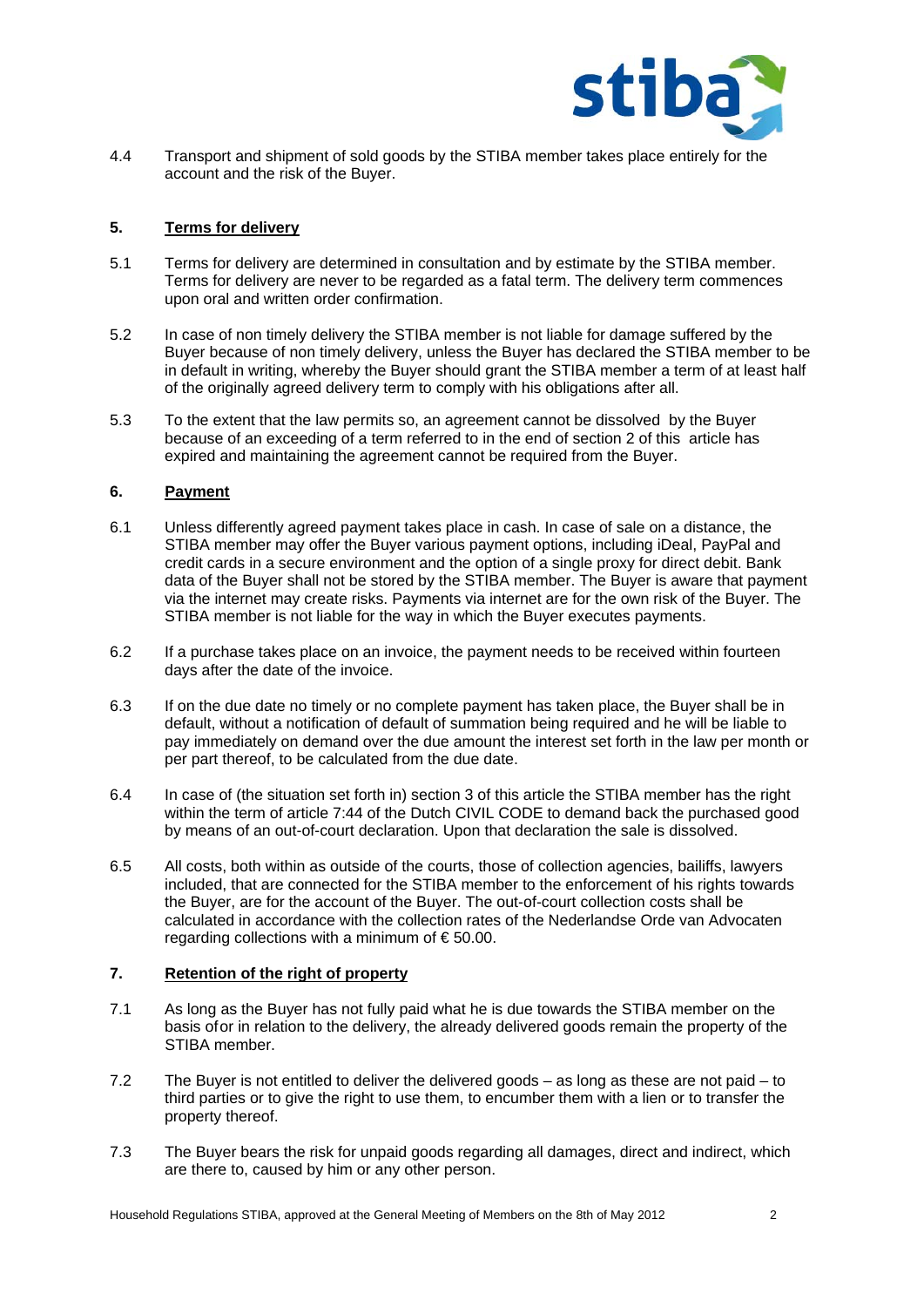

## **8. Shortcomings /complaints**

- 8.1 Buyer is obliged to examine deliveries after execution precisely for possible shortcomings in the form of deviations of specifications and other noticeable shortcomings. Noticed shortcomings should be notified to the STIBA member immediately after delivery of the good but no later than within 8 days thereafter. This notification needs to take place in writing and to be accompanied by a description of the established shortcoming, while stating the invoice and the invoice number.
- 8.2 Buyer needs to enable the STIBA member to verify the established shortcoming. Non compliance with the stipulation of this section will lead to the loss of the right of the Buyer to claim on the basis of shortcomings that he reasonably could have discovered during a meticulous examination within the aforementioned term.
- 8.3 Buyer needs to compensate the STIBA member for the costs of unfounded complaints.
- 8.4 The stipulations of this article 8 are applied in observation of the stipulations of article 8 of the Guarantee Terms and Conditions of STIBA.

#### **9. Force Majeure**

- 9.1 If the STIBA member is entirely or in part in default of the compliance with the obligation towards the Buyer, then this shortcoming cannot be attributed to the STIBA member if for the STIBA member the execution of the agreement is impeded or made impossible by a whether or not foreseeable condition that is outside the power of the STIBA member such as, but not limited to:
	- Shortcoming by suppliers/forwarders;
	- War, riots or situations resembling these;
	- Sabotage, boycott, strike or occupation;
	- Machine damage;
	- Theft from the warehouses;
	- Business interruptions;
	- Measures by the government;
	- Bad weather;
	- struck lightning;
	- Fire.
- 9.2 If a situation arises as mentioned in section 1 of this article, then to the extent that the law such permits, the STIBA member is not liable for the possible damage deriving there from for the Buyer and the STIBA member may at his own discretion suspend the compliance with his obligations and respectively dissolve the agreement without intervention of the courts entirely or in part without being liable to pay any compensation for damages.

#### **10. Use of the good**

- 10.1 Buyer needs to use the delivered good in accordance with its nature and destination and in compliance with the lawful instructions of use and, to the extent applicable, with the instructions of use prescribed by the STIBA member.
- 10.2 If Buyer does not use the delivered good in accordance with the stipulations set forth in section 1 of this article and Buyer holds the STIBA member liable for damages incurred in connection to the use of the delivered good, then Buyer needs to prove that the damage is a result of a defect in the good delivered by the STIBA member and not because of the use differently from section 1 of this article .
- 10.3 Notwithstanding the stipulations set forth in article 11 and section 2 of this article the STIBA member is never liable for bodily damage if the Buyer has acted in violation of the stipulations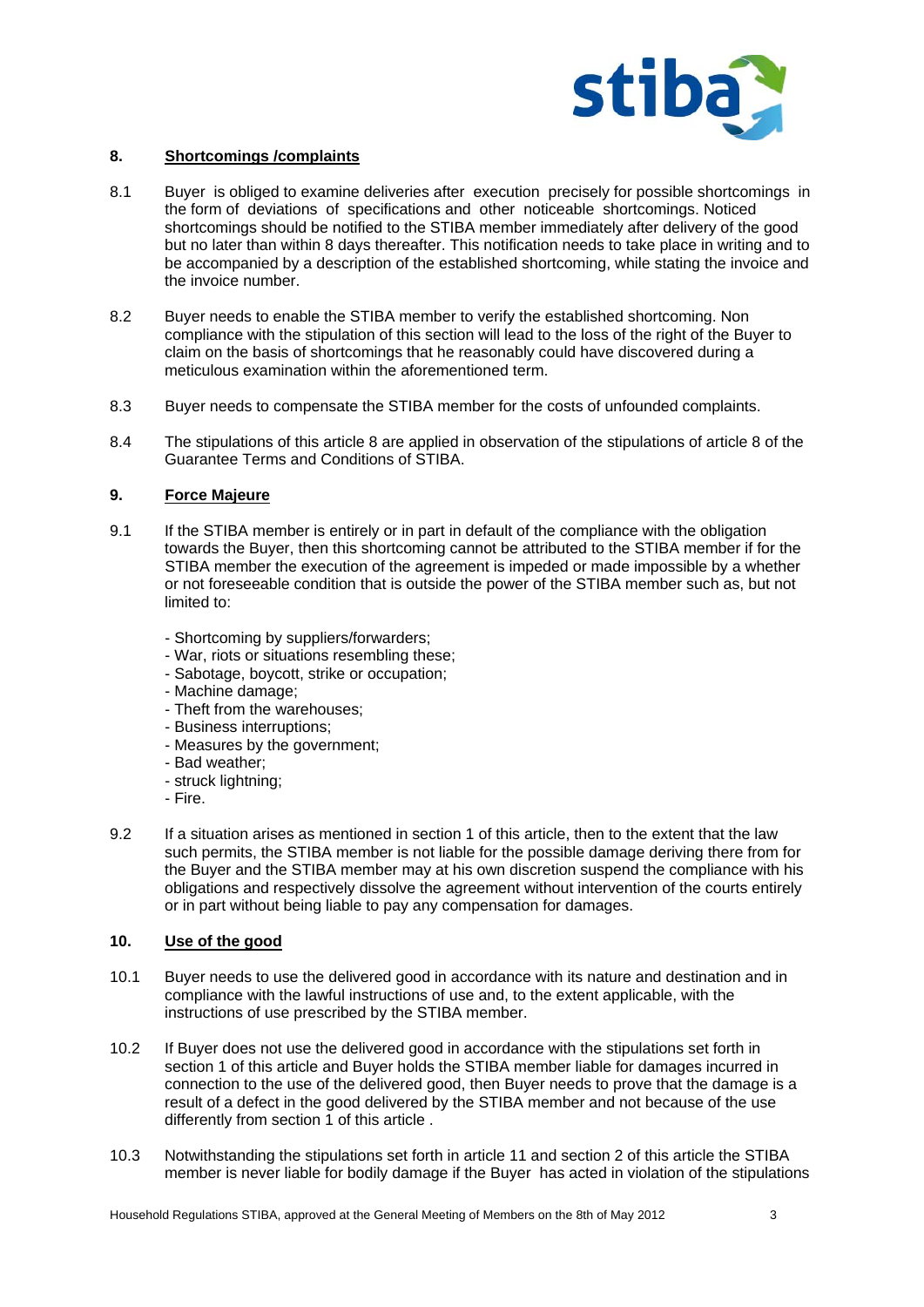

set forth in section 1 of this article. Buyer is required, to the extent that the law permits so, to safeguard the STIBA member against claims of employees or other third parties, in particular purchasers, when they have not been acquainted with the instructions of use, deriving from section 1 of this article.

# **11. Liability**

- 11.1 For damage deriving from or in relation to deliveries for which the STIBA member can legally be held liable, to the extent that stipulations mandatory by law do not impose differently, the liability of the STIBA member shall not exceed the amount of the invoice.
- 11.2 Damages, insofar as they consist of missed profits or reduced revenues and all other indirect damage or consequential damage, such as enterprise damage or any compensation for damages or fine payable by Buyer to third parties, shall in no case be eligible for compensation, save for different clauses under mandatory law.
- 11.3 Save to the extent that on the STIBA member any liability on the basis of department 3 of Title 3 of Book 6 of the DUTCH CIVIL CODE should rest and to the extent that the law so permits, the Buyer will safeguard the STIBA member against claims on whatever grounds by third parties, who claim to have incurred damages as a consequence of the purchased good or any act or omission by the STIBA member in the framework of the execution of the agreement, unless the Buyer demonstrates that the STIBA member is liable in the relation to the Buyer and this member is required to compensate the Buyer for this damage.
- 11.4 At the peril of loss of a right to compensation for damages, all desired cooperation shall be provided to the STIBA member for the investigation into the cause, nature and scope of the damage for which compensation is requested.
- 11.5 Article 9 of the Guarantee Terms and Conditions is equally applicable.

## **12. Dissolution**

- 12.1 Entire or partial dissolution of the agreement takes place subsequent to a written declaration by one of the parties authorized thereto. Before the Buyer addresses a written declaration for dissolution to the STIBA member, the Buyer will at all times have to declare the STIBA member in default in writing and to grant this member a reasonable term to comply with this obligations properly after all.
- 12.2 The Buyer has no right to dissolve the agreement entirely or in part or to suspend his obligations, if he is in default himself with the compliance of his obligations. For consumerbuyers this clause leaves their possible power to suspend on the basis of any stipulation in the law unaffected.
- 12.3 If the STIBA member agrees with dissolution, without there being an instance of a default on his side, than this member has the right to compensation for all financial damages, like costs, missed profits and reasonable costs for the determination of liability.
- 12.4 In case of partial dissolution, to the extent that the law permits so, the Buyer may not claim dissolution of performances already completed by the STIBA member and shall the STIBA member have an unreduced right to payment for the performances already completed by him, notwithstanding the right of the STIBA member to undo its performances and to claim compensation for damages.

#### **13. Disputes**

13.1 The laws of the Netherlands exclusively apply to all transactions between the STIBA member and the Buyer.